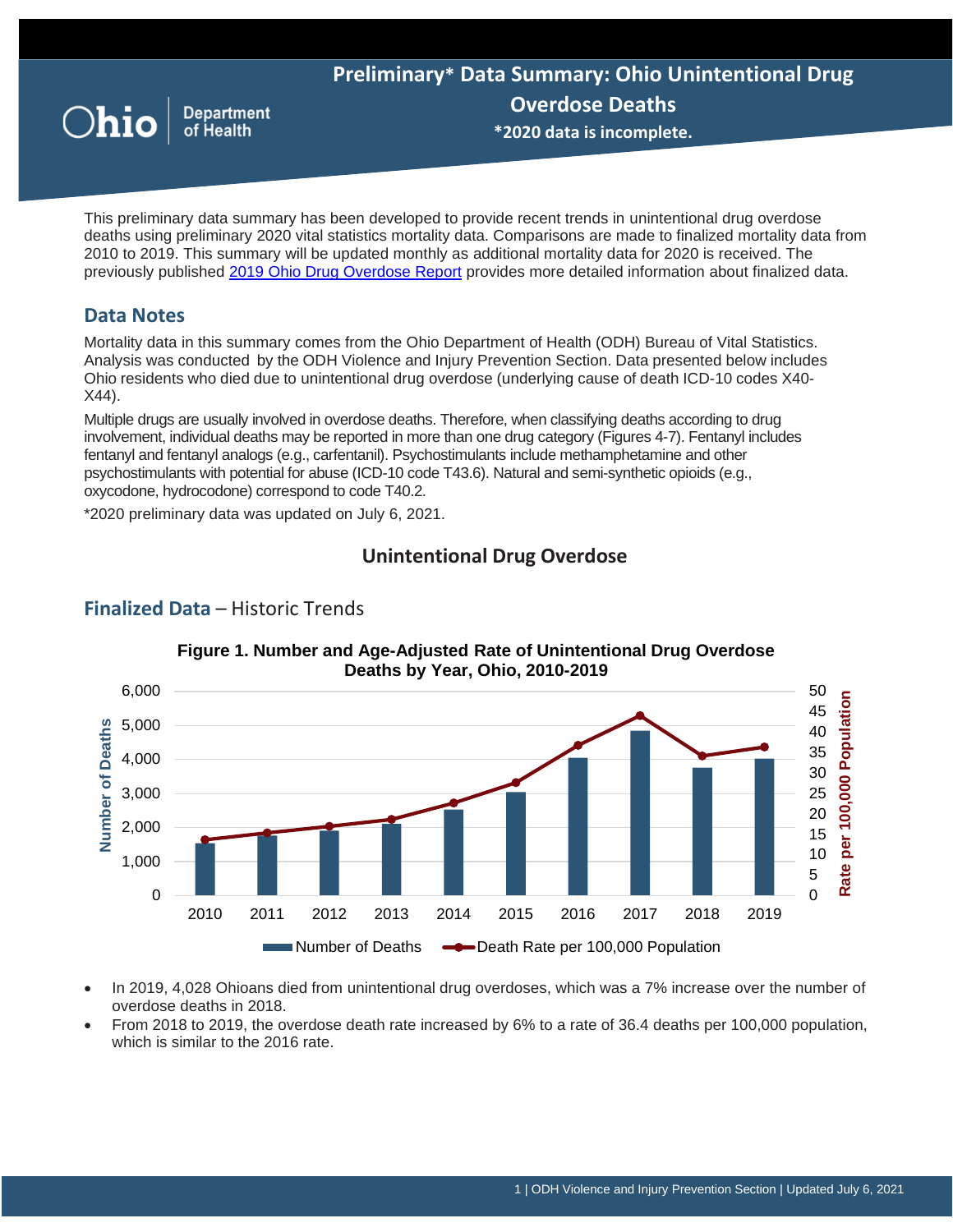## **Preliminary Data** – Current Trends



#### **Figure 2. Number of Unintentional Drug Overdose Deaths From January-December by Year, Ohio, 2010-2020\***

• As of July 6, 2021, there were 5,018 unintentional drug overdose deaths reported for 2020. This is a 33% increase over 2018 (3,764 deaths) and a 25% increase over 2019 (4,028 deaths).

• 2020 had the highest number of unintentional drug overdose deaths (5,018 deaths), followed by 2017 (4,854 deaths).



**Figure 3. Number of Unintentional Drug Overdose Deaths by Month and Year, Ohio, 2017-2020\***

- The figure above shows the number of unintentional drug overdose deaths by month and year and illustrates how overdose deaths fluctuate from month to month.
- May 2020 had the highest number of deaths per month ever recorded in Ohio (575 deaths).
- In comparison to the previous years presented, 2020 had the highest number of deaths for the months of May through December. (2017 had the highest number of deaths for the months of January through April.)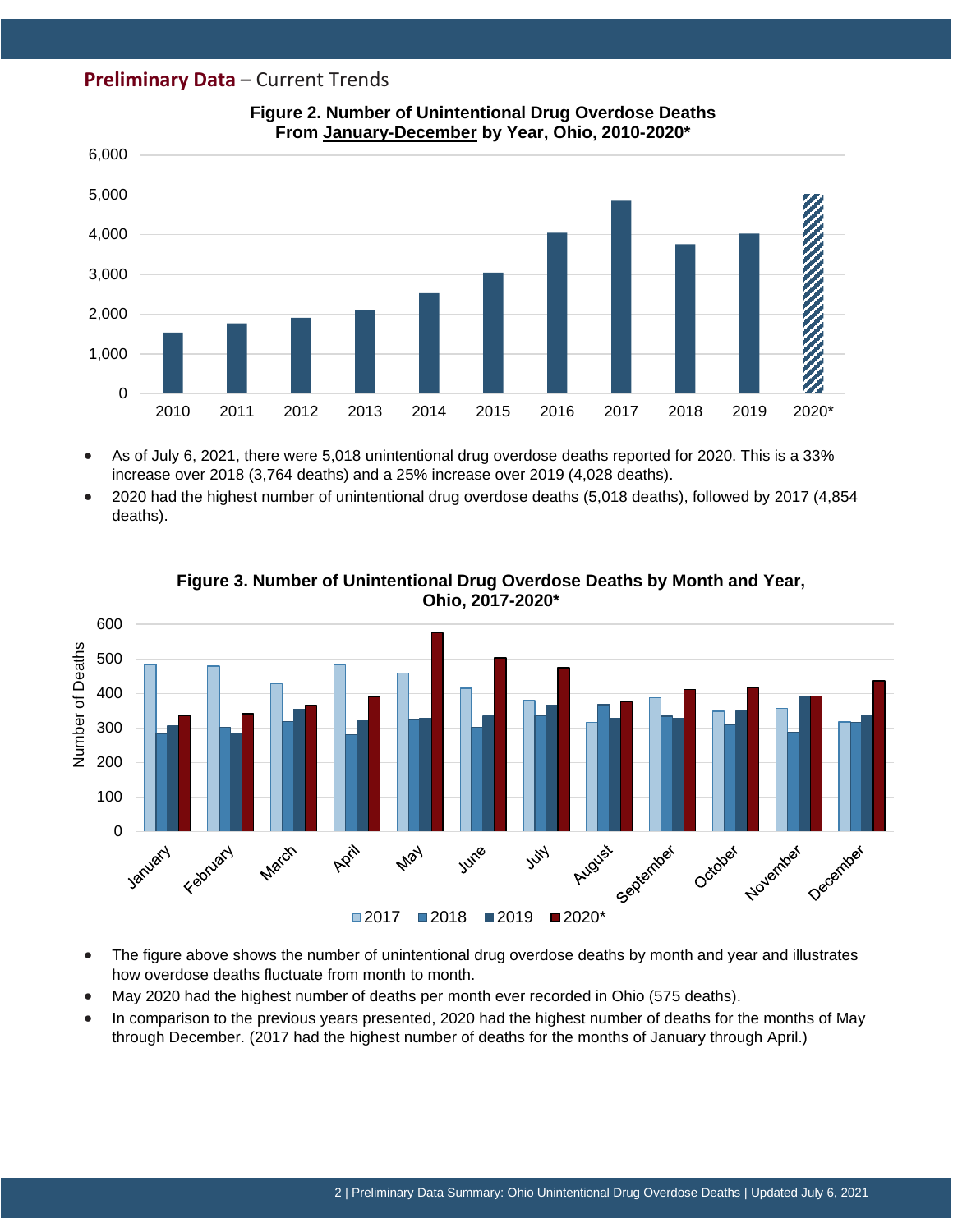# **Finalized Data** – Historic Trends



- From 2018 to 2019, the number of psychostimulant-related deaths had the largest increase (46.6%), while heroin-related deaths had the largest decrease (-27.2%).
- In 2019, deaths involving psychostimulants (827) surpassed those involving heroin (520).
- From 2018 to 2019, deaths related to the prescription drug classes of benzodiazepines and natural and semisynthetic opioids decreased 7.9% and 21.4%, respectively. (It should be noted that, while these drugs are available through prescription, decedents may have obtained them illicitly.)



# **Figure 5. Percentage of Unintentional Drug Overdose Deaths Involving Select**

- The percentage of unintentional drug overdose deaths involving fentanyl has continued to increase. In 2019, 76% of overdose deaths involved fentanyl or fentanyl analogs.
- Deaths related to psychostimulants (e.g., methamphetamine) also continued to increase in 2019, with psychostimulants contributing to 21% of overdose deaths.
- Deaths related to natural and semi-synthetic opioids (e.g., oxycodone) continued to decrease and contributed to 9% of overdose deaths in 2019 compared with a high of 28.7% in 2011 (data not shown).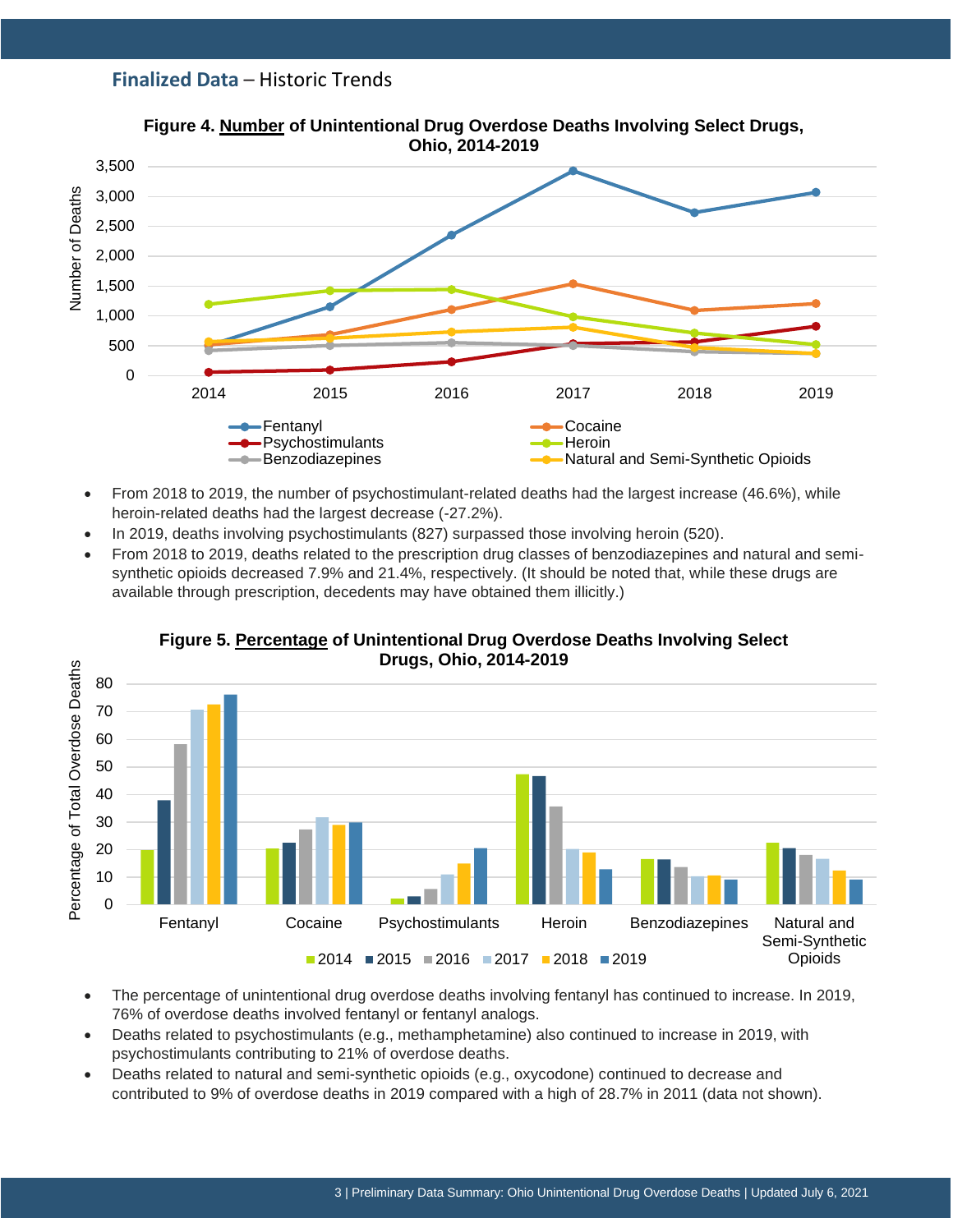# **Preliminary Data** – Current Trends



**Figure 6. Number of Unintentional Drug Overdose Deaths Involving Select Drugs** 

- In 2020, there were 4,041 deaths related to fentanyl, which was a 32% increase over 2019.
- Deaths related to psychostimulants have increased every year since 2014 and in 2020 had the second largest percentage increase (28%) following deaths related to fentanyl (32%).
- Of the drug categories presented above, heroin was the only drug category with a decrease in the number of related deaths in 2020 (-41%).



**Figure 7. Percentage of Unintentional Drug Overdose Deaths Involving Select** 

- In 2020, fentanyl was involved in 81% of Ohio unintentional drug overdose deaths.
- In 2020, cocaine was involved in 25% of unintentional drug overdose deaths compared with 30% of deaths in 2019.
- While heroin was involved in nearly 50% of unintentional drug overdose deaths in 2014 and 2015, only 6% of deaths in 2020 involved heroin.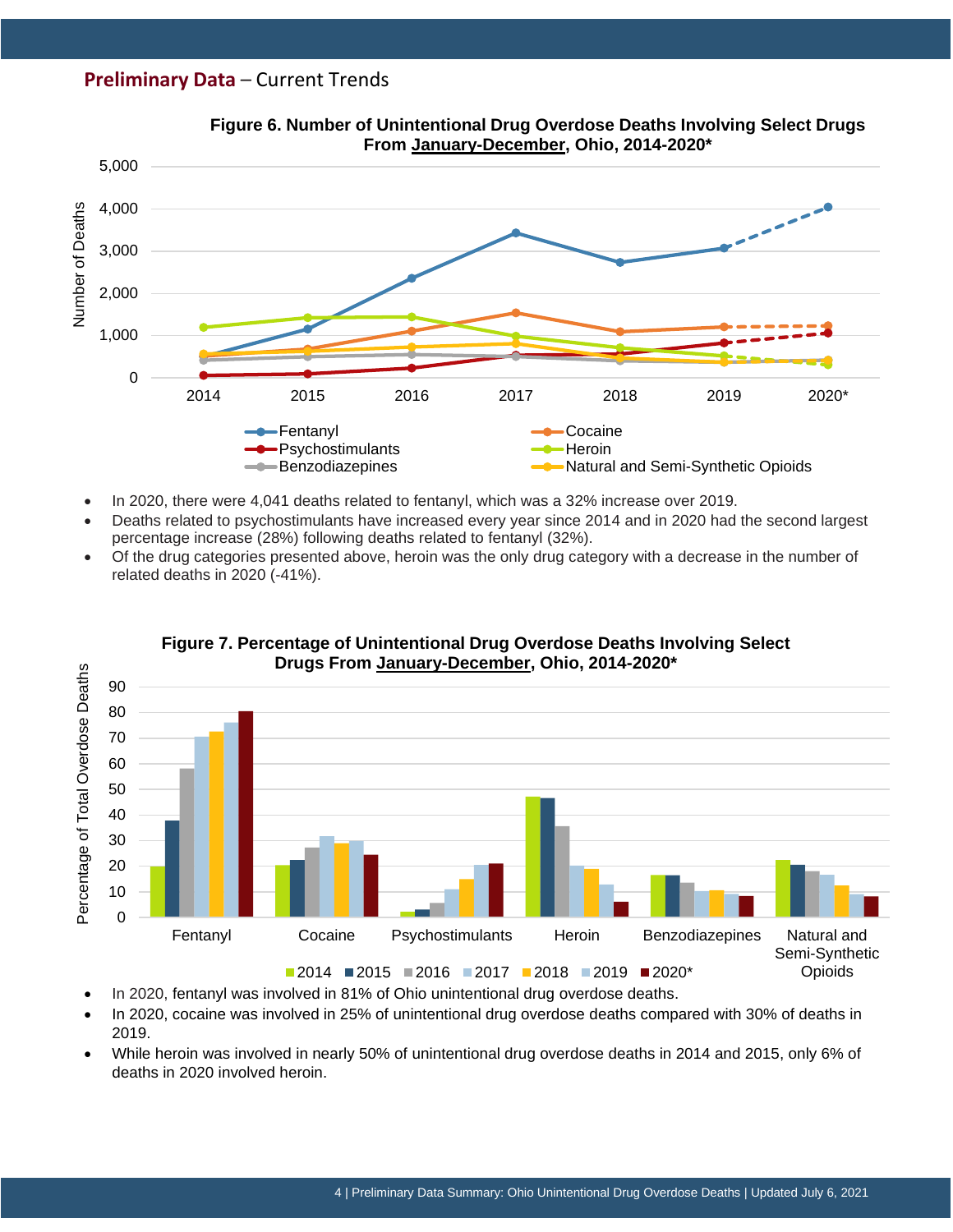### 1,750200,250 250,750 300,250 **Figure 8. Number of Unintentional Drug Overdose Deaths From January-December by Race/Ethnicity, Ohio, 2014-2020\***

2014 2015 2016 2017 2018 2019 2020\*









### **White non-Hispanic (January-December):**

- Unintentional drug overdose deaths among the white non-Hispanic population were highest in 2017 (4,109 deaths) and made up 85% of all Ohio drug overdose deaths in that year.
- In 2020, there were 3,993 deaths among white non-Hispanic Ohioans, which was a 23% increase over 2019 (3,247 deaths). White non-Hispanic individuals made up 80% of Ohio drug overdose deaths in 2020, compared with 79% of the total Ohio population.

## **Black non-Hispanic (January-December):**

- Unintentional drug overdose deaths among the Black non-Hispanic population were highest in 2020 (841 deaths). Black non-Hispanic individuals made up 17% of Ohio drug overdose deaths in 2020, compared with 14% of the total Ohio population.
- From 2019 to 2020, unintentional drug overdose deaths among Black non-Hispanic Ohioans increased 29%.

#### **Hispanic (January-December):**

- Unintentional drug overdose deaths among the Hispanic population were highest in 2020 (144 deaths). Hispanic individuals made up 3% of Ohio drug overdose deaths in 2020, compared with 4% of the total Ohio population.
- The number of unintentional drug overdose deaths among Hispanic Ohioans remained relatively stable from 2017 to 2019. However, from 2019 to 2020, deaths increased 41%.